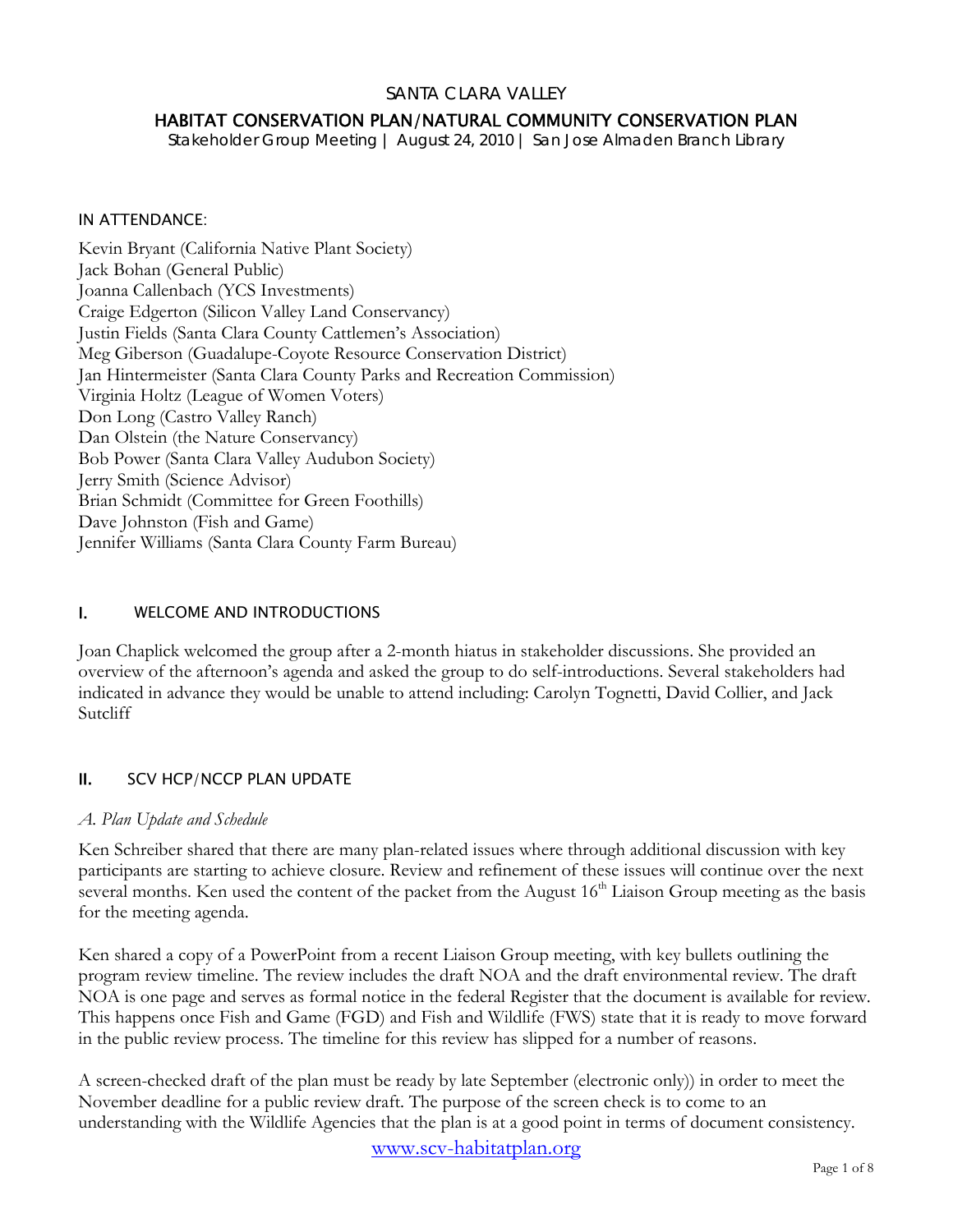One of the key tasks at this stage is to set aside the additional issues identified to be addressed separately and later in the process. After this Friday, new comments and issues that come up will go into a "parking lot" which will be dealt with next fall. A number of new issues in the screen-check draft will require further review, but there will be selected items that local partner staff, consultants, and Agencies will have to agree can be addressed following release of the public draft.

Partner review of the draft can begin after the start of the year. Management Team is asking each partner to identify what their review process is, as these processes will surely be a bit different. The result of this will lead to a proposed final habitat plan. The target for releasing this final plan is June 2011. This begins a whole separate round of review and comment. The goal is to bring that review process to a close by September 2011, with the end result being a final plan ready for adoption.

According to this schedule, biological findings and incidental take permits will be ready by the end of 2011 and the Implementing Entity (IE) will be up and running by 2012.

When asked for feedback, one of the first comments partners shared was a desire to bring this process to a close. Liaison Group members expressed the same desire. This was reflected in Supervisor Gage's recent action to begin to request votes on certain plan-related issues during the Liaison Group meetings. Supervisor Gage's term as a County Supervisor ends this December and he is running for the Water District Board.

# *B. Recent Issues Discussed by Liaison Group Members*

### **Review of Alternatives**

Ken then reviewed Item 3 on the August 19 Liaison Group agenda: review of alternatives and provided background on the topic. At a Management Team and attorney's meeting involving various local partners, participants began asking questions related to the purpose of the plan. Participants delved a bit deeper into different plan elements and discussed the possibility of doing a Habitat Conservation Plan (HCP) and not a Natural Communities Conservation Plan (NCCP) (in other words, a plan that addresses mitigation only, and not enhancement).

The decision was made to move forward with the Plan as is, and that taking an "HCP only" approach would actually be more costly from a mitigation perspective. The group estimated a four-year process to do an HCP only, with perhaps a \$1.0 - \$1.5 million budget. It simply is not possible to edit the current plan to create an "HCP only" document. In addition, in taking this approach, the HCP would surely lose much of its existing support from the Wildlife Agencies. An HCP only would have a 25-30 year permit term, as opposed to the 50-year permit term it has currently. The plan would also lose coverage of various species, "no surprises" assurances, and topics of importance.

This discussion and process was beneficial in that there is now a common set of information to share with elected decision-making bodies that provides some notable analysis on this topic.

Craige Edgerton asked how we might increase mitigation fees if the approach to the plan changed. Ken explained that there is a current synergy between the HCP and NCCP. FWS approaches this as a unified plan, so they are not addressing detailed mitigation ratios (with the exception of wetland impacts). To do an "HCP only", the plan term and number of covered activities would be cut. However, the size of the Reserve System would not be cut by the same percentage. Rather, cuts would be less, resulting in more mitigation per impact. Because of the shorter time-frame for plan implementation, we would need millions more in the time needed. There would be the need to charge more money in order to meet mitigation goals in the shorter time frame.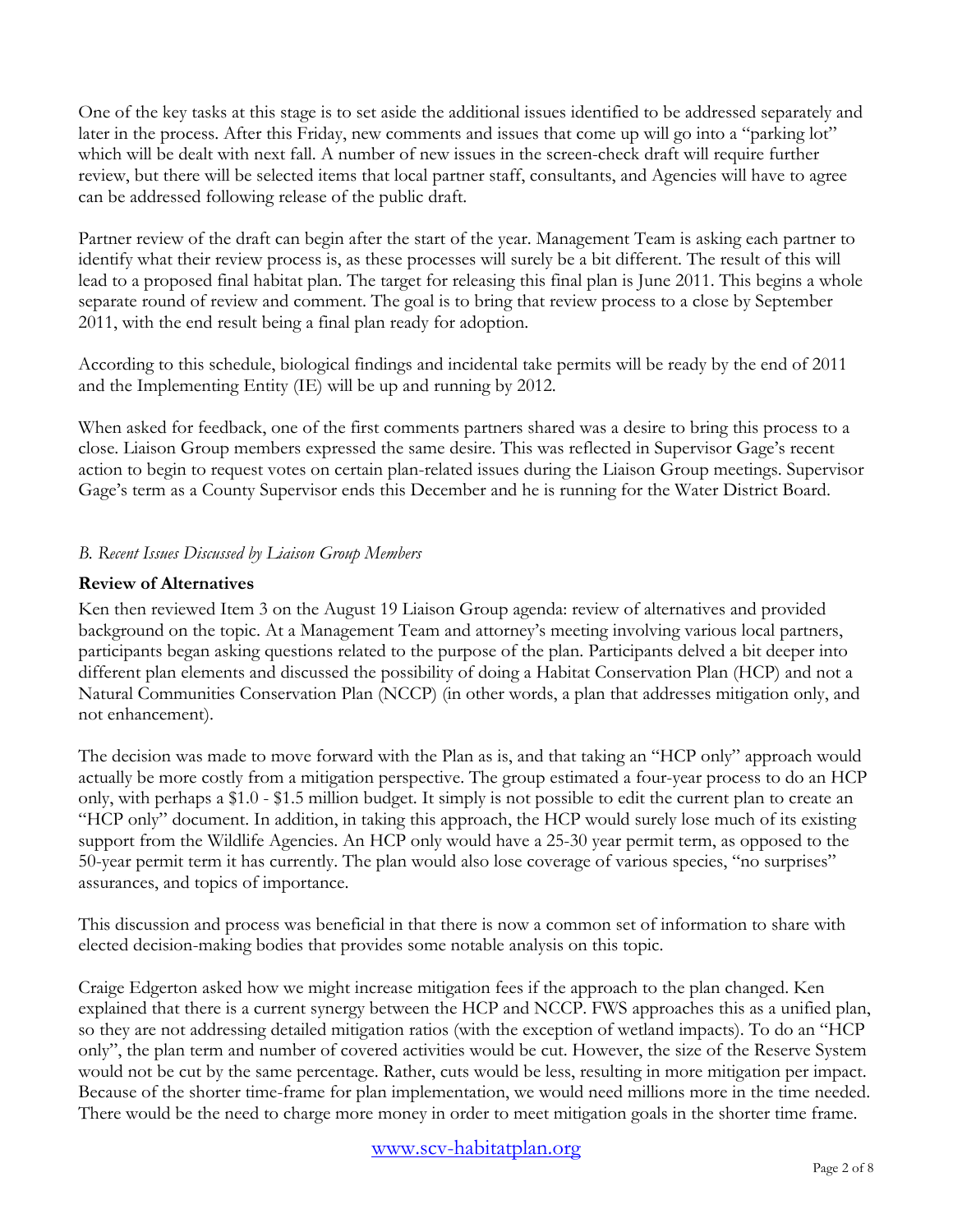Dave Johnston added that DFG would not provide money if the Plan was only an HCP. The Agency has claimed Section 6 funding and it would lose much of the unclaimed money that is allotted for projects that have yet to be done if this change were made.

The plan has mitigation funding and it has conservation funding. The difference is not as clean because the conservation funding for land does not include money to manage the land. This essentially means the need to use some of the mitigation funds to pay for land management required for land conservation. This throws into question the relationship between the HCP and NCCP elements.

From a budget standpoint (i.e. tracking the dollars), the mitigation share of the dollars covers the mitigation impacts. About 60 percent of the plan is mitigation, and approximately 40 percent is conservation (land acquisition funding). However, this does not work so cleanly when you break this down by acreage.

There have been a number of conversations with the County Parks office about the intended use of the County park funds, and they are comfortable with the way the Plan is structured. However, this can be confusing.

Park funds and County grants cannot be used for mitigation. They can only be used to purchase land. Ongoing management and monitoring can be a very expensive part of the program. Developers will get credit for putting money towards the plan, which will be used for management of conservation land. The total given by the developer will cover the total cost of mitigation needed as a result of the development impact.

Brian Schmidt shared that he has encountered some opposition and that concerns are being voiced about the use of mitigation funds to manage conservation lands.

Brian noted that the standard set by the habitat plan is a higher level of management than is often the case. He asked if local partners are putting money towards enhancement of conservation lands.

Ken explained that the bulk of this money comes from:

- Development fees
- State grants
- Federal grants
- Park charter fund
- Open Space Authority (OSA)

State and federal grants have restrictions disallowing use of funds for conservation. Development fees are the primary source for management of lands.

Dave Johnston asked Brian for more detail related to the concern he says has been voiced among the environmental community. Brian stated that there is some suspicion that government monies are going to somehow make up for mitigation of private development impacts. Developers would get credit for mitigation funded by the public.

Craige commented that Park charter funds were designed for a specific purpose: to build parks, not to mitigate development impacts. He agreed that the use of this money for mitigation seems wrong for a number of reasons. In terms of state and federal grants and specific mitigation funds, The OSA may be coming up against this same issue.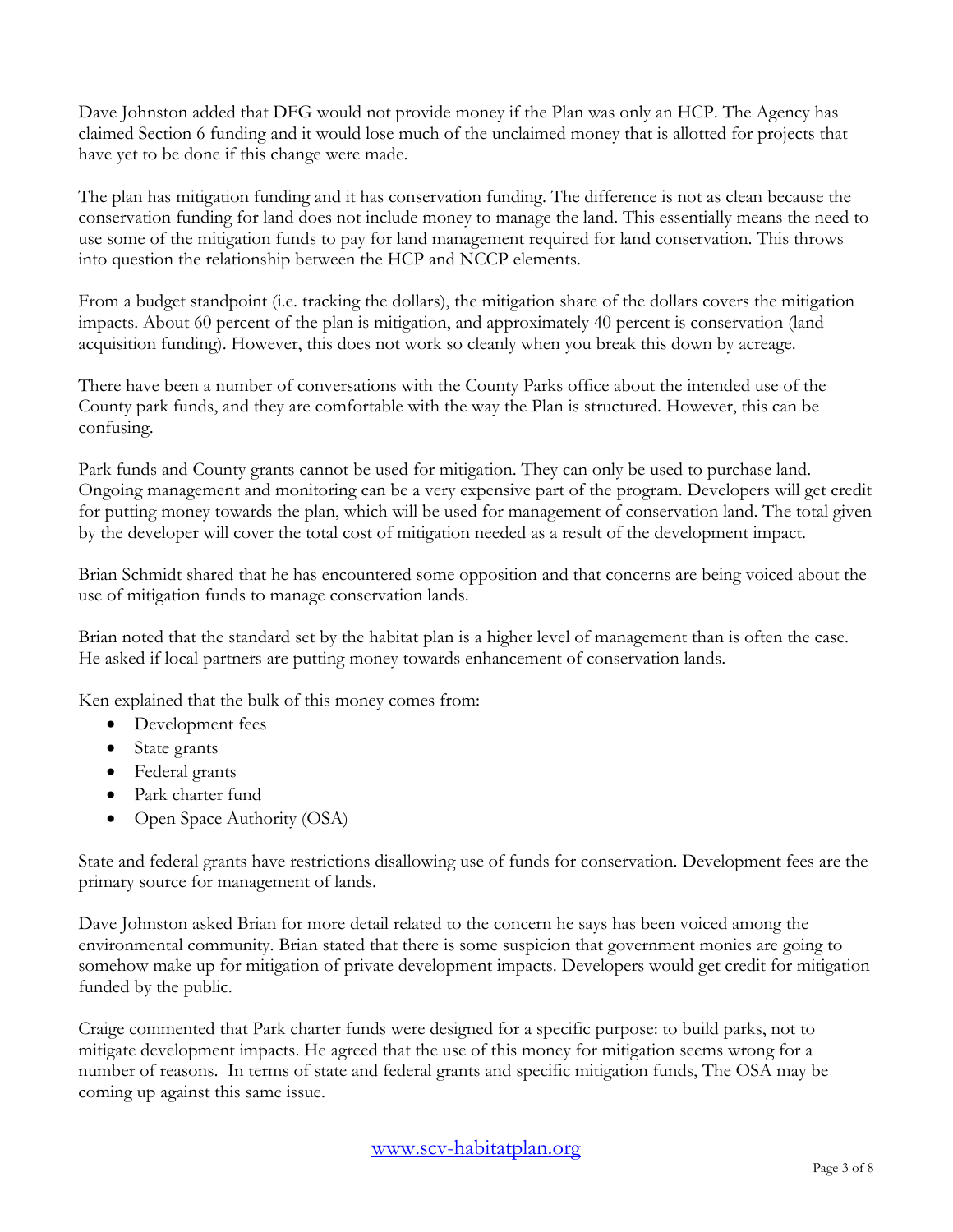Dave expressed that this is really a perception issue because there is no evidence that this is actually occurring. To prove or disprove this, it would be necessary to calculate which conservation strategy is actually mitigation. This is a circular exercise in a way. Under this plan, mitigation is what is paid for by the mitigation fees. The plan is designed to work this way (not based on ratios). One way the plan addresses this is that the amount of impact is assumed to be fairly substantial. In a lot of ways, the plan actually overestimates in order to get away from the specific issue Brian is addressing. At the end of the day, doing this will never result in 60,000 acres. However, the economy of scale for unified management of the whole Reserve System is priceless.

Virginia Holtz spoke further to the issue of public perception. In the mind of the public, when you say "developers" that means private development. In reality, this plan is addressing public development needs. The public does not realize that they will benefit from these developments. She does not think that this message has gotten out as well as it should have.

Jan Hintermeister agreed that much of the impacts will be from public development. However, looking at fees, the mitigation funds are coming from Parks when parks are not creating these impacts. He stated that he has never seen a chart or set of tables that have helped him understand clearly what the mitigation impacts are for the HCP, compared to the NCCP (costs compared to funding sources).

Ken referred to a June 17 Liaison group PowerPoint meeting (agenda item #3). Management Team asked ICF to break down the total budget (NCP v. NCCP).

Joanna Callenbach referred to item # 3 on page 5 of the Liaison packet. About \$78 million is dedicated to wetland mitigation. This is the one mitigation component in that is clearly linked in the plan to mitigating impacts, getting fees and doing the work. There is also incidental acquisition of a considerable length of streams as part of purchasing the Reserve System that is separate from wetland mitigation fees.

Ken noted that it is in the plan's best interest to create some basic presentation or summary demonstrating where plan funding comes from, where it works and how it is used. Ken suggested meeting with ICF in September following release of the screen-check draft and attempting a good explanation of this to test during a future stakeholder meeting.

Brian suggested that the Team look at the beginning, on-the-ground conditions and the final, anticipated conditions.

Ken explained that, right now, relatively few public developments become ensnarled in species mitigation. This process has created a database which shows that far more land is important to species that we realized before. For projects in the past, if you didn't have the actual species on the site, you seldom got caught into the Endangered Species Act (ESA) process. At this point, even if there are no species on site there is a greater assumption that the land does have habitat value.

Dave stated that this is not so much a question of whether you see the species. Rather, if a project proponent sees the species on site, they are more likely to tell the Wildlife Agencies about the project. For the Agencies to address the project they 1) need to know about the project; and 2) need to have time to spend on it. This eliminates 95 percent of projects. The standard approach has been to assume that if you are in an area of value then you have the species on site.

Dave continued: project proponents have calculated that this plan may cost them more, but getting rid of the "hassle factor" is worth it. It's becoming more and more difficult for big, visible projects to find land of value to mitigate.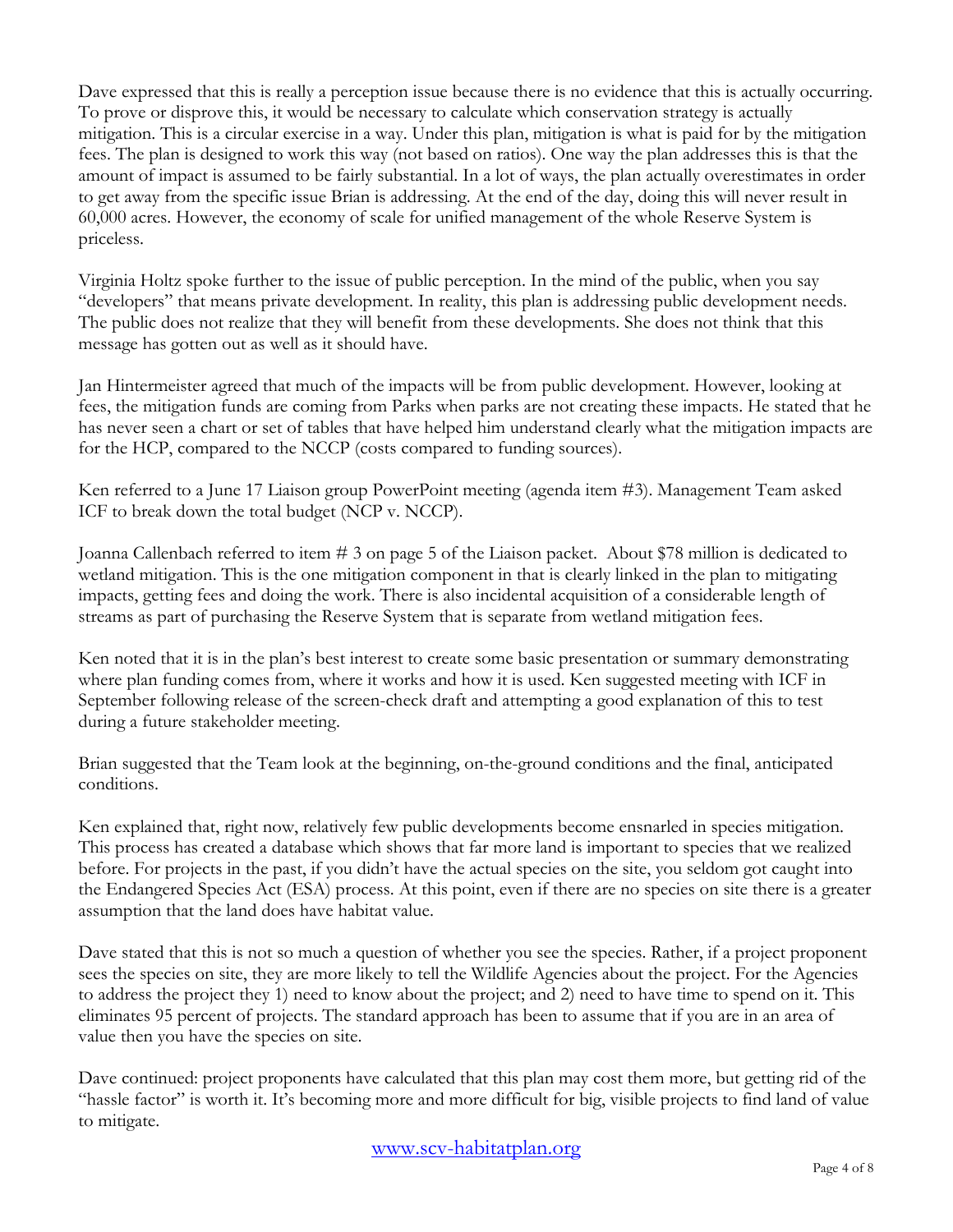Jennifer Williams, a representative from the Santa Clara County Farm Bureau, asked if developers have the option to opt out of the project. Ken and Dave described the opt-out process: the project proponent would need to clearly demonstrate that they have an endangered species permit in hand, or they need a letter from DFG and FWS stating that the project is not subject to the Plan. They stated that they cannot imagine a situation in which this will happen, given the fact that the agencies are operating based on information in the database which shows value for at least one -- if not multiple -- species for each type of land. As an example, the fact that species "may show up" is a standard that has been recently applied to a Water District project on Calabasas Creek, and one that the District was not able to move away from.

Don Long commented that the ESA is site-specific, and asked how one reconciles this plan's approach to that idea. Ken explained that the site-specific approach is a matter of assessing the value of that property for listed and other species. What we have found in this study area is that land does have value for the species and thus would require a permit. This is a site-specific determination.

Don stated that he can see where this plan could be very helpful. However, he said that when it comes to wetlands he is not so sure. Ken spoke briefly of the benefits of the plan as it relates to wetland impacts. If you have a wetland you need a permit from at least the regional water quality control board, and, if under the jurisdiction of the Army Corps of Engineers, you need a permit from them as well. The habitat plan does not grant those permits. The value of the plan is that the Wildlife Agencies are tied to determining their biological opinion via the plan, and if you need a permit they refer to the FWS for its biological opinion. This means that if you comply with the Plan then there is great benefit.

Dave added that the real advantage is that there will be more mitigation opportunities via the Plan. If you have to find your own wetland for mitigation you will have great trouble. However, if you have a centralized reserve system it will have wetlands somewhere and you simply have to pay a fee and you're done. To the extent that the regional water quality control board buys into the concept will have to do with the Board's idea of how important the reserve wetland is compared to the wetland being impacted. They will want to see the correlation.

Don asked if the County will be involved in peer review in terms of biological surveying of land. Who conducts the initial survey of the property in question? Does the Plan cover this? Ken explained that the key will be to establish the general existing condition of the area being impacted, and that may be a biologist or it may not. Because this analysis will be based on land cover, it may be able to be done by the architect or the landscape architect working with County staff, folded into site plan and CEQA review.

This will not be the case with wetlands. The San Francisco Corps of Engineers has historically expressed a disinterest in Habitat Conservation Plans. Recently, there has been a change in approach and an increased interest and willingness, perhaps due to direction from Washington. Currently, the East Contra Costa County HCP Team is trying to create a general permit the Corps will use to cover permitting needs in the area covered by the plan.

Dave added that the plan determination of habitat value is based on habitat type. Someone has to verify habitat type on the affected property. While it is true that the evaluation is done at a much looser level, in Dave's estimation it does need to be done by a biologist. What is missing will be the endless "back and forth" related to surveys, what they mean, and so forth. In short, the Plan provides time and dollar certainty.

Don suggested creating some charts and some procedural direction for people who will need to go through the process.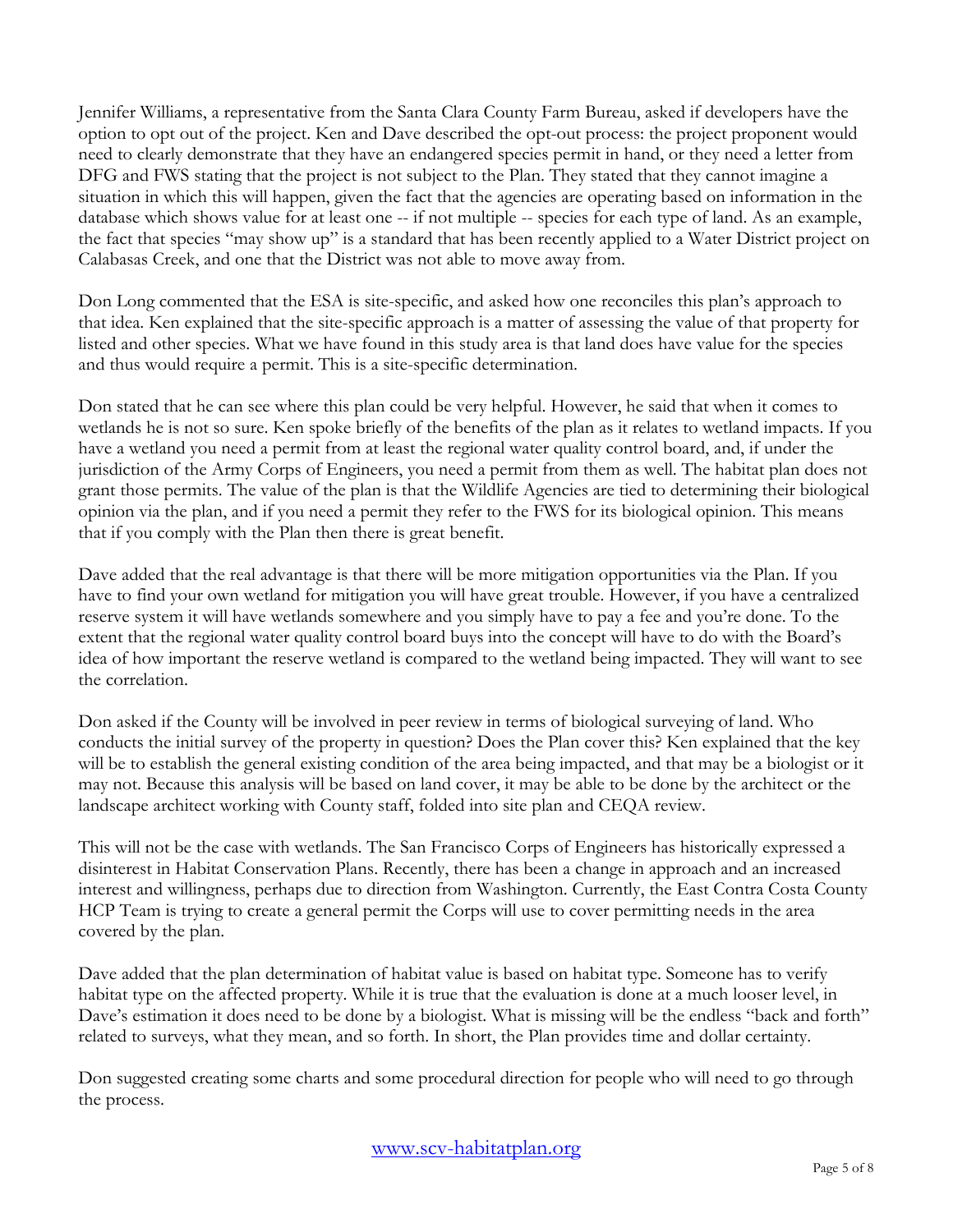## **New Plan Fees**

Discussion then transitioned to the issue of plan fees. Ken explained that three types of fees came out of Management Team discussions that have not been part of discussion before.

- 1) *Plan preparation fee*. Recapturing local partners' plan preparation costs. The costs are spread out over 50 years and repaid to jurisdictions.
- 2) *Endowment.* This is a far bigger issue than the first. Right now for a specific site permit, the developer has to provide an endowment for the perpetual protection of the land. In the same way, the Plan has to have enough money set aside at the end of the 50-year permit term to manage the land. Initially, the Plan "ducked" the issue of endowment. The Liaison Group has now endorsed a fee that will go into a segregated endowment account sufficient to generate revenue to manage the entire Reserve System.
- 3) *Serpentine land.* This land type is more expensive to include in the plan because it tends to be worth more and because management is more expensive. We've recommended a serpentine surcharge. If these lands are developed there is a rather significant surcharge proposed.

Ken shared some fee zone charts showing that ballpark fee figures remain where they were before. There is one fee outstanding that needs to be determined, and that is related to the Western burrowing owl. In September, the Team will have established a fee related to impacts to rearing and nesting sites.

Joanna asked Ken to discuss how the serpentine fees were derived. Ken explained that the team looked at the total cost of serpentine. The IE is buying 6,000 acres for inclusion in the Reserve System. In addition, there are impacts to roughly 750 acres that we are allowed under the plan. We looked at these numbers and made certain assumptions based on impact and mitigation ratios.

Craige noted the increases in housing costs that will take place in the next fifty years, and asked how these increases will be accounted for in the plan fee system. Ken explained that there will be a major review of all fees by outside economists at least every five years. The fees will be reviewed every other year, and fees will be adjusted based on land values. Fees could go up or down as a result.

### **Open Space Authority as Plan Permittee**

Virginia Holtz then spoke to the concern and question shared among Open Space Authority attorney, general manager, herself and Sequoia Hall about whether or not the OSA should be a plan permittee. The General Manager's final analysis is that the OSA does not need to be a permittee because if will be a rare occasion when it needs a permit.

The other issue for the OSA is the in-perpetuity clause for conservation easements. The organization's practice has been to hold easements for 25 to 30 years and then to review to determine if the land owner and the Authority wish to continue this arrangement. The plan says that once an entity takes on the management, they hold this in perpetuity. For the Authority, this is a matter of liability that could pose a major risk.

This recommendation was presented to the OSA Board during the last Board meeting. The Board has decided to defer its decision on this recommendation until a meeting with Management Team, the Agencies and relevant liaison group members.

Virginia continued, explaining the concern in greater detail. The Authority was identified as using some of its lands for mitigation that it would be purchasing in the future. It was the Authority's understanding that it would be receiving those lands already purchased through the IE and that, because of its expertise, it would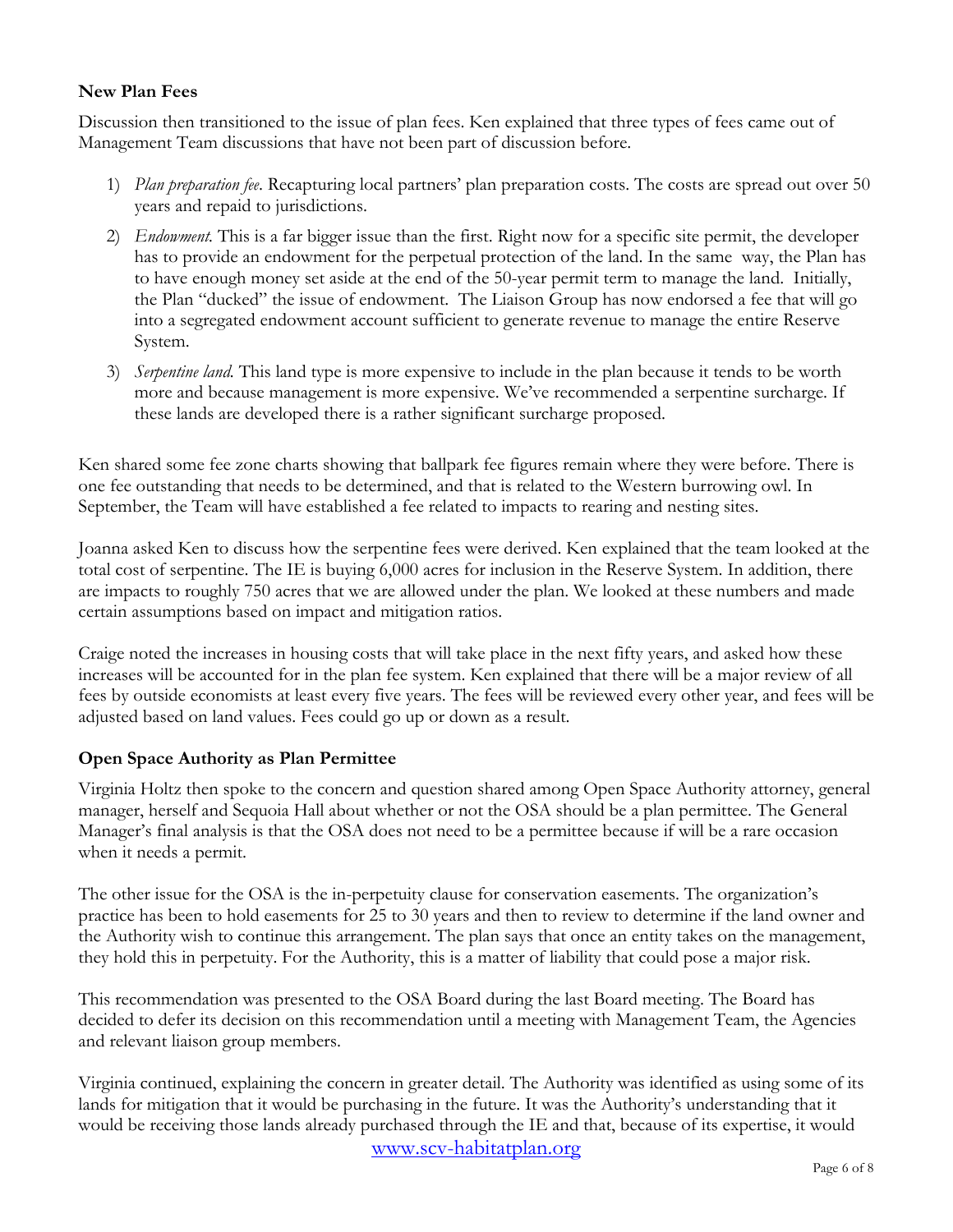be managing those lands. All along, the Open Space Board stated clearly that no acreage of open space land that it holds now will be used as part of the Reserve System. Virginia explained that OSA has a responsibility to its constituents to provide recreation, encourage agriculture and provide habitat. The Authority felt this agreement with the IE would create an imbalance in the amount of resources we had towards habitat.

Put simply, there are two issues at hand. First, OSA cannot count its existing lands as part of the Reserve System. Second, it would be a burden to use its purchasing power to match with funds for mitigation. The Authority operates on roughly \$4 million a year. Of that, over \$2 million is used for management of its existing lands, \$500,000 goes to jurisdictions, and approximately \$1.5 million goes to the purchase of land and to work on new projects such as building new trails.

Don then asked Ken who will manage the Reserve System land. Ken confirmed that this will be the responsibility of the IE. The operating assumption is that the IE will use existing local resources to the extent it is efficient to do so. County Parks and OSA are examples of existing local resources.

In response to a question of how mitigation banks might relate to the plan and the Reserve, Ken explained that, currently, there are no approved mitigation banks in the County. Gaining approval to create a bank is a long and difficult process. There is no obstacle to having a bank in the County, but to be able to sell credit in relation to the Plan would require stringent thought and process.

Dave affirmed that it is very unclear as to how the plan and a mitigation bank would operate concurrently. In one way, it may not be economically viable. In order to sell credits, it would have to be economically viable for a bank to do so. It is unlikely that a bank would be able to achieve the economy of scale that the plan would have. It is possible that a bank could sell credits for mitigation of a rare type of habitat.

Brian stated that as an environmental representative, he feels indifferent about whether or not the OSA lands are part of the Reserve System.

Conversation about the value of OSA inclusion in the plan continued. The habitat plan can leverage the remaining land purchase funds with grants, making it possible to double or triple its impact. Second, the Plan is responsible for managing all land in the RS. This includes OSA land. As an example, if Don Ranch were part of the Reserve System, the IE would pay the management costs, which would relieve the authority and free up money for other activities. These management costs include activities consistent with the Reserve System management approach, such as fencing where necessary, etc.

# **Western Burrowing Owl**

Ken described a Western burrowing owl map showing the three areas where owl habitat has been found within the last year or two (nesting habitat and not overwintering habitat). The key is to design a conservation strategy for a species that is declining substantially and that, if left to its own devices, will likely disappear.

Ken shared that public sector land is being considered for the burrowing owl expanded study area and conservation strategy (private sites are too expensive to purchase). This would establish a mechanism to bring agencies together on a very regular basis, so that when projects come forward there would be an expectation and effort to mitigate in the expanded area and stabilize and grow the population in this area over time. Dave Johnston has been working extensively with ICF staff and the owl strategy is not yet final. However, a strategy should be ready for the screen-check draft and to include in the final draft.

Justin Fields asked, what is required for management of the species? Dave replied that lots of ground squirrels and keeping the grass low (mowing or grazing) are required. They tend not to like slopes for breeding.